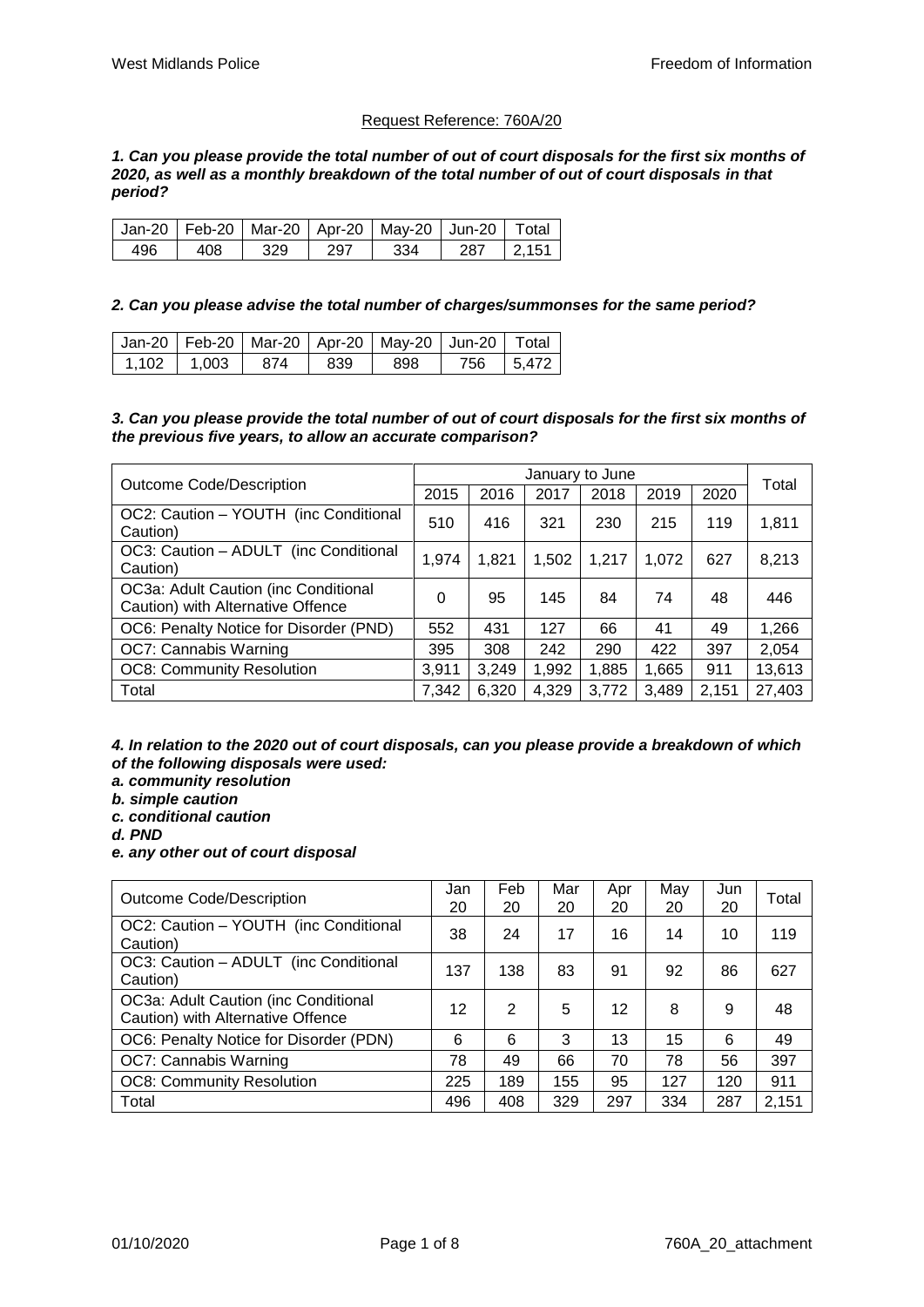$\mathbf{r}$ 

| OC2: Caution - Youth (Inc Conditional Caution)                                |                |                |                |                |              |           |                |  |  |  |  |
|-------------------------------------------------------------------------------|----------------|----------------|----------------|----------------|--------------|-----------|----------------|--|--|--|--|
|                                                                               |                |                | Month          |                |              |           |                |  |  |  |  |
| Offence                                                                       | Jan<br>20      | Feb<br>20      | Mar<br>20      | Apr<br>20      | May<br>20    | Jun<br>20 | Total          |  |  |  |  |
| Assault By Beating Of A Constable - No<br>Injury                              | 0              | 0              | 0              | 0              | 1            | 1         | $\overline{2}$ |  |  |  |  |
| Assault By Beating Of An Emergency Worker<br>(Except A Constable) - No Injury | $\Omega$       | 0              | 0              | 0              | 2            | 0         | $\overline{2}$ |  |  |  |  |
| <b>Assault Occasion ABH</b>                                                   | 4              | 3              | 0              | 0              | 1            | 1         | 9              |  |  |  |  |
| <b>Attempt Burglary Residential</b>                                           | 0              | $\Omega$       | 0              | 0              | 1            | 0         | 1              |  |  |  |  |
| <b>Burglary Business And Community</b>                                        | $\mathbf 0$    | $\overline{0}$ | $\overline{2}$ | $\mathbf 0$    | 0            | $\Omega$  | $\overline{2}$ |  |  |  |  |
| <b>Burglary Residential</b>                                                   | 1              | 0              | 0              | 0              | 0            | 0         | 1              |  |  |  |  |
| <b>Common Assault</b>                                                         | 1              | $\overline{2}$ | 1              | 0              | 2            | 0         | 6              |  |  |  |  |
| Common Assault Of A Constable - No Injury                                     | $\overline{2}$ | 1              | 0              | 0              | 0            | 0         | 3              |  |  |  |  |
| Criminal Damage - Residence                                                   | $\mathbf 0$    | $\mathbf 0$    | $\mathbf 0$    | 1              | 2            | 0         | 3              |  |  |  |  |
| <b>Criminal Damage To Dwelling</b>                                            | 1              | $\mathbf 0$    | 0              | 0              | 0            | 0         | 1              |  |  |  |  |
| Criminal Damage To Other Building                                             | 1              | $\mathbf 0$    | 0              | 0              | 0            | 0         | 1              |  |  |  |  |
| <b>Criminal Damage To Vehicle</b>                                             | 1              | 1              | 1              | 0              | 0            | 0         | 3              |  |  |  |  |
| Fear/Provocation Of Violence                                                  | 0              | 1              | 0              | 1              | 0            | 0         | $\overline{2}$ |  |  |  |  |
| Harassment                                                                    | $\mathbf 1$    | $\overline{0}$ | $\mathbf 0$    | $\mathbf 0$    | 0            | $\Omega$  | $\mathbf 1$    |  |  |  |  |
| Have Article Blade/Sharp Point Public Place                                   | $\overline{2}$ | 1              | $\overline{2}$ | 1              | 1            | 1         | 8              |  |  |  |  |
|                                                                               | 1              | 3              | 1              | 3              | 3            |           | 12             |  |  |  |  |
| Have Offensive Weapon In Public                                               | $\overline{2}$ | $\mathbf 0$    |                |                | 0            | 1         | $\overline{2}$ |  |  |  |  |
| Inflicting GBH Without Intent                                                 |                |                | 0              | 0              |              | 0         |                |  |  |  |  |
| Interfere With Vehicle                                                        | 0              | $\overline{0}$ | $\mathbf 0$    | $\overline{2}$ | 0            | 0         | $\overline{2}$ |  |  |  |  |
| <b>Other Criminal Damage</b>                                                  | $\Omega$       | $\Omega$       | 1              | $\Omega$       | $\Omega$     | 0         | 1              |  |  |  |  |
| Police - S.47 Assault Occasioning Actual<br><b>Bodily Harm</b>                | 0              | 3              | 0              | 1              | 0            | 0         | 4              |  |  |  |  |
| Possess Offensive Weapon On School<br>Premises                                | $\overline{2}$ | 1              | 0              | 0              | 0            | $\Omega$  | 3              |  |  |  |  |
| Possess Article With Blade/Point On School<br>Premises                        | $\overline{2}$ | 3              | 4              | 0              | 0            | 0         | 9              |  |  |  |  |
| Possess Control Drug-Class B-Cannabis                                         | 8              | $\overline{0}$ | $\mathbf{1}$   | 5              | $\mathbf{1}$ | 3         | 18             |  |  |  |  |
| Possess Drug W/I Supply-Class A-Cocaine                                       | 0              | $\mathbf 0$    | 0              | 0              | 0            | 1         | 1              |  |  |  |  |
| Possess Prohibited Weapon For Discharge<br>Of Noxious Substance               | 1              | 0              | 0              | 0              | 0            | 0         | 1              |  |  |  |  |
| Racially/Religiously Aggravated Intentional<br>Harassment, Alarm Or Distress  | $\mathbf{1}$   | 0              | 0              | 0              | 0            | 0         | 1              |  |  |  |  |
| Send Communication/Article Conveying A<br><b>Threatening Message</b>          | $\overline{2}$ | 0              | 0              | 0              | 0            | 0         | 2              |  |  |  |  |
| Sexual Activity With Female U16 - Offender<br>U18                             | 0              | 0              | $\overline{2}$ | 1              | 0            | 0         | 3              |  |  |  |  |
| Sexual Assault On A Female 13 Or Over                                         | 1              | $\mathbf 0$    | 0              | 0              | 0            | 0         | 1              |  |  |  |  |
| Take Motor/Veh W/O Owner Consent                                              | $\mathbf 0$    | 1              | 0              | $\Omega$       | $\Omega$     | 0         | 1              |  |  |  |  |
| Theft From Shop Or Stall                                                      | 0              | 3              | $\overline{2}$ | 0              | 0            | 1         | 6              |  |  |  |  |
| Theft Of P/Cycle                                                              | 1              | 1              | 0              | 1              | 0            | 0         | 3              |  |  |  |  |
| <b>Theft Other</b>                                                            | $\mathbf 0$    | $\mathbf 0$    | $\mathbf 0$    | 0              | $\Omega$     | 1         | 1              |  |  |  |  |
| Threaten Person With A Blade/Sharply<br>Pointed Article In A Public Place     | 2              | 0              | 0              | 0              | 0            | 0         | 2              |  |  |  |  |
| Threaten To Damage Property                                                   | 1              | 0              | 0              | 0              | 0            | 0         | 1              |  |  |  |  |
| Total                                                                         | 38             | 24             | 17             | 16             | 14           | 10        | 119            |  |  |  |  |

## *5. Finally, can you please provide a summary of the crime type that each out of court disposal related to in the first six months of 2020.*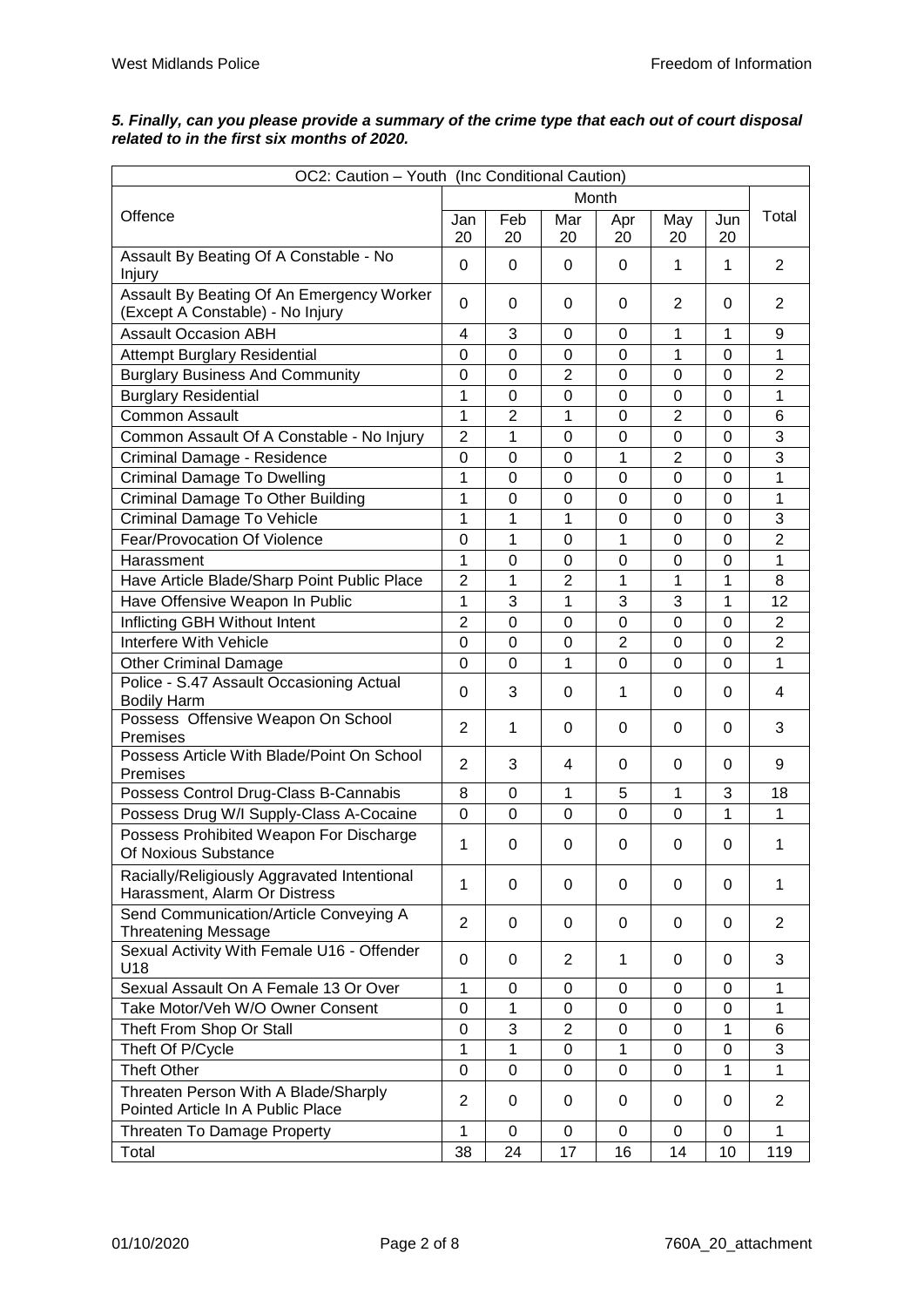| OC3: Caution - Adult (Inc Conditional Caution)                                              |                |                |              |                |                |                |                |  |  |
|---------------------------------------------------------------------------------------------|----------------|----------------|--------------|----------------|----------------|----------------|----------------|--|--|
|                                                                                             |                |                | Month        |                |                |                |                |  |  |
| Offence                                                                                     | Jan<br>20      | Feb<br>20      | Mar<br>20    | Apr<br>20      | May<br>20      | Jun<br>20      | Total          |  |  |
| Abduction Of A Child By Parent                                                              | 1              | 0              | $\Omega$     | $\overline{0}$ | $\mathbf 0$    | $\Omega$       | 1              |  |  |
| <b>Abstract Electricity</b>                                                                 | $\mathbf{1}$   | 0              | 0            | $\Omega$       | $\mathbf 0$    | $\Omega$       | 1              |  |  |
| Arranging Or Facilitating The                                                               | $\mathbf{1}$   | 1              |              |                |                | $\Omega$       | $\overline{2}$ |  |  |
| Commission Of A Child Sex Offence                                                           |                |                | 0            | 0              | 0              |                |                |  |  |
| Arson                                                                                       | 0              | 1              | 0            | $\Omega$       | 0              | 0              | 1              |  |  |
| Assault By Beating Of A Constable -<br>No Injury                                            | 0              | 2              | 2            | 0              | 0              | 0              | 4              |  |  |
| Assault By Beating Of An Emergency<br>Worker (Except A Constable) - No<br>Injury            | 0              | 1              | 0            | 0              | 0              | 1              | $\overline{2}$ |  |  |
| <b>Assault Occasion ABH</b>                                                                 | 14             | 18             | 6            | 11             | 15             | 9              | 73             |  |  |
| Attempt To Arrange / Facilitate The<br>Commission Of A Child Sex Offence                    | 1              | 0              | 0            | 0              | 0              | 0              | 1              |  |  |
| <b>Blackmail</b>                                                                            | 0              | 1              | 0            | 0              | 0              | 0              | 1              |  |  |
| Breach Of Non-Molestation Order                                                             | 0              | 0              | 0            | 1              | $\mathbf 0$    | 0              | 1              |  |  |
| Breach SHPO/SOPO/Interim<br>SHPO/SOPO/Foreign Travel Order                                  | $\overline{2}$ | 2              | 0            | $\Omega$       | 0              | 1              | 5              |  |  |
| <b>Burglary Business And Community</b>                                                      | 0              | 1              | 0            | $\overline{2}$ | $\Omega$       | $\overline{2}$ | 5              |  |  |
| <b>Burglary Residential</b>                                                                 | $\overline{2}$ | 0              | 0            | 1              | $\overline{2}$ | 0              | 5              |  |  |
| Cause Female U16 To Engage In<br>Sexual Activity - No Penetration -<br>Offender 18+         | 0              | 2              | $\Omega$     | $\Omega$       | $\Omega$       | 0              | $\overline{2}$ |  |  |
| Cause Int Harassment/Alarm/Distress                                                         | $\Omega$       | 1              | $\mathbf{1}$ | $\mathbf{1}$   | $\mathbf 0$    | 0              | 3              |  |  |
| Cause Male U16 To Engage In Sexual                                                          |                |                |              |                |                |                |                |  |  |
| Activity - No Penetration - Offender<br>$18+$                                               | $\mathbf{1}$   | 1              | 0            | $\Omega$       | 1              | 0              | 3              |  |  |
| Cause Sexual Activity Male U16 -<br>Offender 18+                                            | 0              | 0              | 0            | 0              | 1              | 0              | 1              |  |  |
| <b>Commit Act Outrage Public Decency</b>                                                    | $\mathbf{1}$   | $\Omega$       | 1            | $\mathbf 0$    | $\mathbf{1}$   | $\mathbf 0$    | 3              |  |  |
| <b>Common Assault</b>                                                                       | 12             | 12             | 3            | 11             | 10             | 10             | 58             |  |  |
| Common Assault Of A Constable - No<br>Injury                                                | 2              | 3              | 0            | 0              | 0              | $\overline{2}$ | $\overline{7}$ |  |  |
| Common Assault Of An Emergency<br>Worker (Except A Constable) - No<br>Injury                | 0              | 0              | 0            | $\Omega$       | 1              | 1              | $\overline{2}$ |  |  |
| Criminal Damage - Residence                                                                 | 0              | 0              | 0            | 6              | 2              | 5              | 13             |  |  |
| Criminal Damage To A Building -<br><b>Business And Community</b>                            | 0              | 0              | 0            | 0              | 0              | 1              | 1              |  |  |
| Criminal Damage To Dwelling                                                                 | 3              | 1              | 5            | 0              | 0              | 0              | 9              |  |  |
| Criminal Damage To Other Building                                                           | 0              | $\overline{2}$ | 1            | 0              | 0              | 0              | 3              |  |  |
| <b>Criminal Damage To Vehicle</b>                                                           | $\mathbf 0$    | 3              | 3            | 5              | 3              | 0              | 14             |  |  |
| Disclose Private Sexual Photographs<br>And Films With Intent To Cause<br><b>Distress</b>    | 0              | 1              | 1            | 0              | 0              | 0              | $\overline{2}$ |  |  |
| Distribute Indec Photo Of Child                                                             | 0              | 0              | 0            | 0              | $\mathbf{1}$   | 0              | 1              |  |  |
| Emergency Worker - S.47 Assault<br>Occasioning Actual Bodily Harm                           | 0              | 0              | 0            | 0              | 0              | 1              | 1              |  |  |
| Engage In Sexual Communication<br>With A Child                                              | 0              | 0              | 1            | 0              | 0              | 0              | 1              |  |  |
| Fail Comply Requirement Under<br>Section 122C(4) In Relation To Sexual<br><b>Risk Order</b> | 0              | 1              | 0            | 0              | $\pmb{0}$      | 0              | 1              |  |  |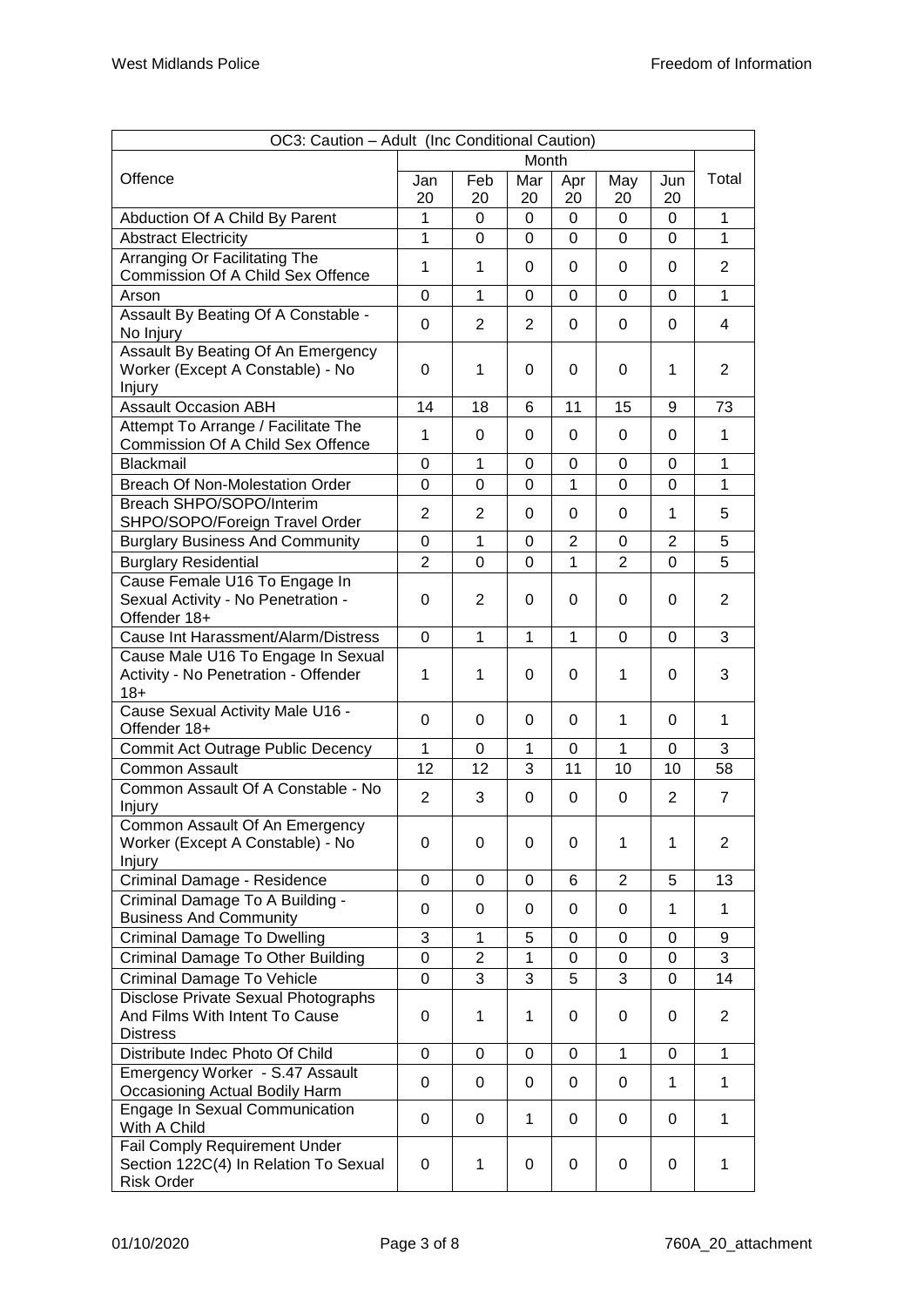|                                                                                               | OC3: Caution - Adult (Inc Conditional Caution) Cont. |              |                |                |                |                |                |
|-----------------------------------------------------------------------------------------------|------------------------------------------------------|--------------|----------------|----------------|----------------|----------------|----------------|
|                                                                                               |                                                      |              | Month          |                |                |                |                |
| Offence                                                                                       | Jan<br>20                                            | Feb<br>20    | Mar<br>20      | Apr<br>20      | May<br>20      | Jun<br>20      | Total          |
| Fail To Comply With Notification Of<br><b>Changes Requirement</b>                             | 0                                                    | 0            | 0              | 0              | 0              | 1              | 1              |
| Fear/Provocation Of Violence                                                                  | 4                                                    | 0            | 1              | 0              | 1              | $\mathbf{1}$   | $\overline{7}$ |
| Go Equipped For Burglary                                                                      | 1                                                    | 0            | 0              | 0              | 0              | 0              | $\mathbf{1}$   |
| Harassment                                                                                    | 4                                                    | 1            | 4              | 1              | 0              | $\overline{2}$ | 12             |
| Harassment/Alarm Or Distress                                                                  | $\overline{2}$                                       | 0            | 1              | 0              | 0              | 0              | 3              |
| Have Article Blade/Sharp Point Public                                                         |                                                      |              |                |                |                |                |                |
| Place                                                                                         | 0                                                    | 0            | 1              | $\Omega$       | 0              | $\Omega$       | $\mathbf{1}$   |
| Have Offensive Weapon In Public                                                               | 0                                                    | 0            | 3              | 0              | 1              | 0              | 4              |
| Import Prohibited Weapon/Ammo With<br>Intent To Evade A<br>Prohibition/Restriction            | 0                                                    | 0            | 1              | $\Omega$       | 0              | $\Omega$       | 1              |
| Inflicting GBH Without Intent                                                                 | 0                                                    | 0            | 1              | 0              | 1              | 0              | $\overline{2}$ |
| Interfere With Vehicle                                                                        | $\overline{0}$                                       | $\mathbf 0$  | 0              | 1              | $\overline{0}$ | 0              | $\mathbf{1}$   |
| <b>Malicious Wounding</b>                                                                     | 1                                                    | 1            | 3              | $\mathbf{1}$   | 3              | 0              | 9              |
| Meeting A Female U16 Following<br>Sexual Grooming, Offender 18+                               | 0                                                    | 1            | 0              | 0              | 0              | $\Omega$       | 1              |
| Meeting A Male U16 Following Sexual<br>Grooming, Offender 18+                                 | 0                                                    | 0            | 0              | $\Omega$       | 0              | 1              | 1              |
| Obtain/Disclose Personal Data Without<br><b>Consent Of Controller</b>                         | 0                                                    | 0            | 0              | 1              | $\Omega$       | $\Omega$       | $\mathbf{1}$   |
| <b>Other Criminal Damage</b>                                                                  | 1                                                    | 3            | 1              | 2              | 5              | $\overline{2}$ | 14             |
| Owner/ Person In Charge Of Dog<br>Dangerously Out Of Control Causing                          | 1                                                    | 0            | 0              | 0              | 1              | $\overline{2}$ | 4              |
| <b>Injury Person</b>                                                                          |                                                      |              |                |                |                |                |                |
| Police - Malicious Wounding                                                                   | 0                                                    | 1            | 0              | 0              | 0              | 0              | $\mathbf{1}$   |
| Police - S.47 Assault Occasioning<br><b>Actual Bodily Harm</b>                                | 0                                                    | 3            | 0              | 0              | 0              | 1              | 4              |
| Possess Control Drug-Class A-<br>Cocaine                                                      | $\overline{7}$                                       | 6            | $\overline{2}$ | 3              | 6              | 1              | 25             |
| Possess Control Drug-Class A-Crack                                                            | $\overline{2}$                                       | 0            | 0              | 1              | 0              | $\overline{c}$ | 5              |
| Possess Control Drug-Class A-Ecstasy                                                          | $\mathbf{1}$                                         | 0            | 0              | 0              | 0              | $\Omega$       | $\mathbf{1}$   |
| Possess Control Drug-Class A-Heroin                                                           | $\mathbf 1$                                          | $\mathbf 1$  | 0              | $\overline{2}$ | $\overline{2}$ | 1              | $\overline{7}$ |
| Possess Control Drug-Class B-<br>Cannabis                                                     | 16                                                   | 15           | 17             | 19             | 15             | 19             | 101            |
| Possess Controlled Drug - Class A                                                             | $\mathbf{1}$                                         | 0            | 0              | $\mathbf{1}$   | 0              | 0              | $\overline{2}$ |
| Possess Drug W/I Supply-Class B-<br>Cannabis                                                  | $\mathbf{1}$                                         | $\mathbf 1$  | 0              | 0              | $\mathbf{1}$   | 0              | 3              |
| Possess Prohib Weapon Noxious<br>Liquid/Gas Etc)                                              | 0                                                    | 0            | 1              | 0              | 0              | 0              | $\mathbf{1}$   |
| Possession Class B - Synthetic<br>Cannabinoid Agonists                                        | 0                                                    | $\mathbf 1$  | 0              | 0              | 1              | 0              | $\overline{2}$ |
| Produce Controlled Drug-Class B-<br>Cannabis                                                  | 4                                                    | 1            | 4              | $\overline{2}$ | 4              | 1              | 16             |
| Pursue Course Of Conduct In Breach<br>Of S1(1) Which Amounts To Stalking                      | 1                                                    | 1            | 0              | 4              | 1              | 0              | $\overline{7}$ |
| Racially/Religiously Aggravated                                                               | 0                                                    | 0            | 0              | 0              | 0              | 1              | 1              |
| <b>Common Assault</b><br>Racially/Religiously Aggravated<br>Fear/Provocation Of Violence (S4) | 0                                                    | $\mathbf{1}$ | 0              | 0              | 0              | 0              | $\mathbf{1}$   |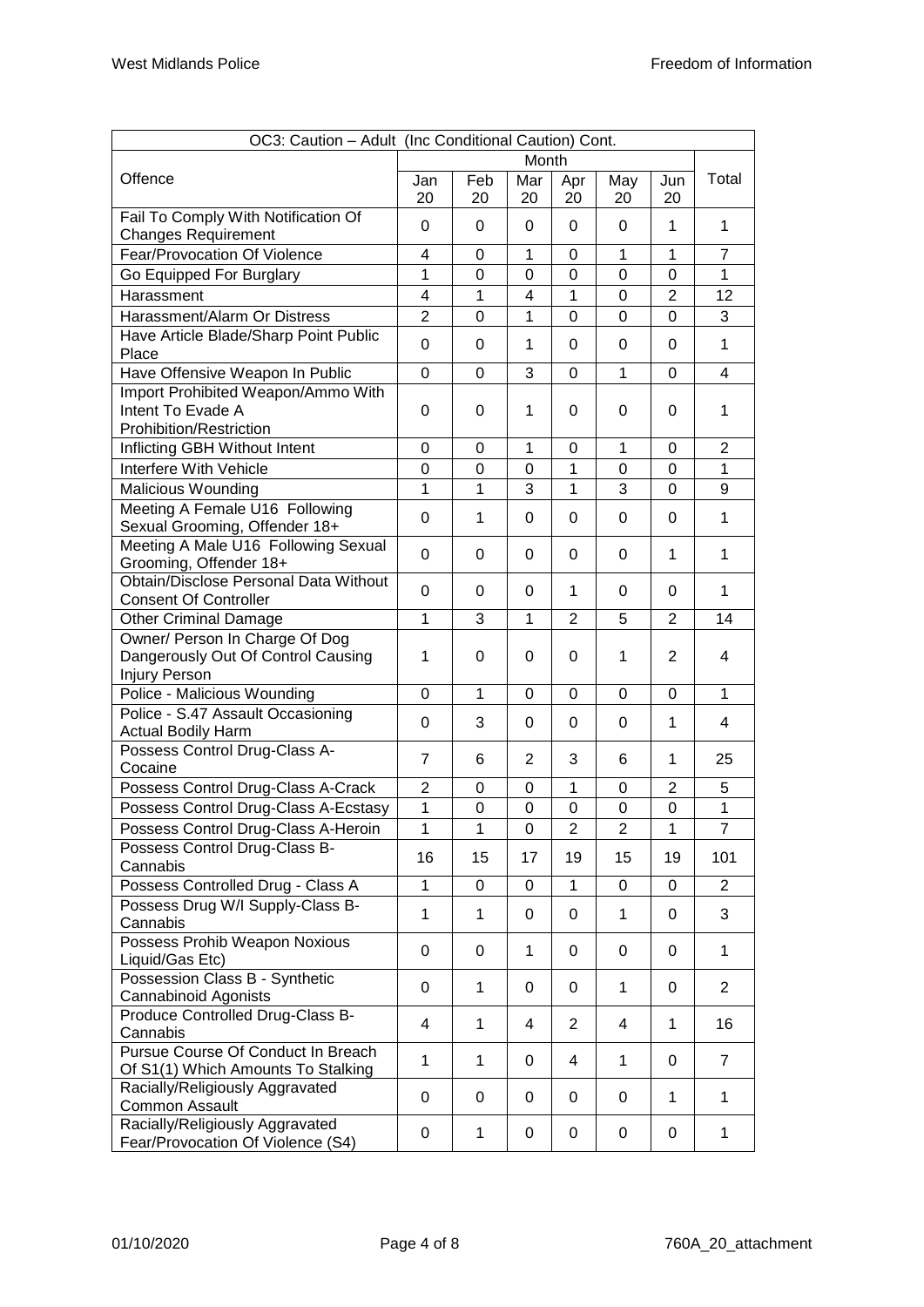| OC3: Caution - Adult (Inc Conditional Caution) Cont.                        |                |                |                |                |                  |                |                |  |
|-----------------------------------------------------------------------------|----------------|----------------|----------------|----------------|------------------|----------------|----------------|--|
|                                                                             |                |                | Month          |                |                  |                |                |  |
| Offence                                                                     | Jan<br>20      | Feb<br>20      | Mar<br>20      | Apr            | May<br>20        | Jun<br>20      | Total          |  |
| Racially/Religiously Aggravated                                             |                |                |                | 20             |                  |                |                |  |
| Intentional Harassment, Alarm Or                                            | 1              | 5              | 0              | 1              | 0                | $\Omega$       | $\overline{7}$ |  |
| <b>Distress</b><br>Send Communication/Article                               |                |                |                |                |                  |                |                |  |
| Conveying A Threatening Message                                             | 4              | 1              | 1              | 2              | 4                | 1              | 13             |  |
| <b>Send Communication/Article</b>                                           | 0              | 0              | 0              | 0              | 1                | 0              | $\mathbf{1}$   |  |
| Conveying False Information                                                 |                |                |                |                |                  |                |                |  |
| Send Communication/Article                                                  |                |                |                |                |                  |                |                |  |
| Conveying Indecent/Grossly Offensive                                        | 0              | 0              | 0              | $\Omega$       | 1                | $\overline{2}$ | 3              |  |
| Message                                                                     |                |                |                |                |                  |                |                |  |
| Sex Offender - Fail To Comply With                                          | 5              | $\overline{2}$ | $\overline{2}$ | $\Omega$       | 3                | $\overline{2}$ | 14             |  |
| Notification Requirement                                                    |                |                |                |                |                  |                |                |  |
| Sexual Activity With Male Child U13 -                                       | 0              | 1              | 0              | 0              | 0                | 0              | 1              |  |
| No Penetration - Offender U18                                               |                |                |                |                |                  |                |                |  |
| Soliciting Another Purpose Of Obtain<br>Sex As A Prostitute In Public Place | 1              | 0              | 0              | 0              | 0                | 0              | 1              |  |
| <b>Stalking Involving Serious</b>                                           | 0              | 1              | 0              | 0              | 0                | 0              | 1              |  |
| Alarm/Distress                                                              |                |                |                |                |                  |                |                |  |
| Theft By Employee                                                           | 0              | 1              | 1              | 0              | 0                | 1              | 3              |  |
| Theft Dwelling Not Machine/Meter                                            | $\overline{2}$ | 0              | 1              | $\mathbf 0$    | $\overline{0}$   | $\overline{0}$ | $\overline{3}$ |  |
| <b>Theft From Motor Vehicle</b>                                             | 0              | 1              | 1              | 0              | 0                | 0              | $\overline{2}$ |  |
| <b>Theft From Person</b>                                                    | 0              | $\overline{2}$ | 0              | 0              | 0                | 0              | $\overline{2}$ |  |
| Theft From Shop Or Stall                                                    | 19             | 21             | 5              | 1              | 1                | $\overline{7}$ | 54             |  |
| <b>Theft Other</b>                                                          | $\overline{2}$ | 1              | 0              | 1              | $\mathbf 0$      | 0              | $\overline{4}$ |  |
| Threaten To Damage Property                                                 | 1              | 1              | 1              | 0              | $\mathbf 1$      | $\mathbf 1$    | 5              |  |
| <b>Threats To Kill</b>                                                      | 1              | 1              | 1              | 1              | $\overline{2}$   | 1              | $\overline{7}$ |  |
| <b>Use Criminal Property - Money</b>                                        |                |                |                |                |                  |                |                |  |
| Laundering                                                                  | 1              | 0              | 0              | 0              | 0                | 0              | $\mathbf{1}$   |  |
| Wilful Abandon Young Person Under<br>16                                     | 0              | $\overline{2}$ | 0              | $\overline{2}$ | 0                | 0              | 4              |  |
| Wilfully Assault Young Person Under                                         | 4              | $\overline{2}$ | $\overline{2}$ | 1              | 0                | $\mathbf{1}$   | 10             |  |
| 16                                                                          |                |                |                |                |                  |                |                |  |
| Wilfully Expose Young Person Under<br>16                                    | $\mathbf 0$    | $\overline{c}$ | 1              | 1              | $\boldsymbol{0}$ | 0              | 4              |  |
| Wilfully III-Treat Young Person Under<br>16                                 | 1              | $\pmb{0}$      | $\pmb{0}$      | $\mathsf 0$    | 0                | 0              | $\mathbf{1}$   |  |
| Wilfully Neglect Young Person Under<br>16                                   | 6              | 3              | 3              | 5              | 0                | $\overline{2}$ | 19             |  |
| Total                                                                       | 137            | 138            | 83             | 91             | 92               | 86             | 627            |  |
|                                                                             |                |                |                |                |                  |                |                |  |

| OC3A: Adult Caution (Inc Conditional Caution) With Alternative Offence |       |     |     |     |     |     |       |  |  |  |  |
|------------------------------------------------------------------------|-------|-----|-----|-----|-----|-----|-------|--|--|--|--|
|                                                                        | Month |     |     |     |     |     |       |  |  |  |  |
| Offence                                                                | Jan   | Feb | Mar | Apr | May | Jun | Total |  |  |  |  |
|                                                                        | 20    | 20  | 20  | 20  | 20  | 20  |       |  |  |  |  |
| <b>Assault Occasion ABH</b>                                            |       |     |     | 3   |     |     | 13    |  |  |  |  |
| <b>Burglary Residential</b>                                            |       | O   | 0   | 0   |     |     |       |  |  |  |  |
| Cause Int Harassment/Alarm/Distress                                    |       |     | O   |     |     |     |       |  |  |  |  |
| Cause Sexual Activity Male U16 -<br>Offender 18+                       | 0     |     | O   | 0   |     |     |       |  |  |  |  |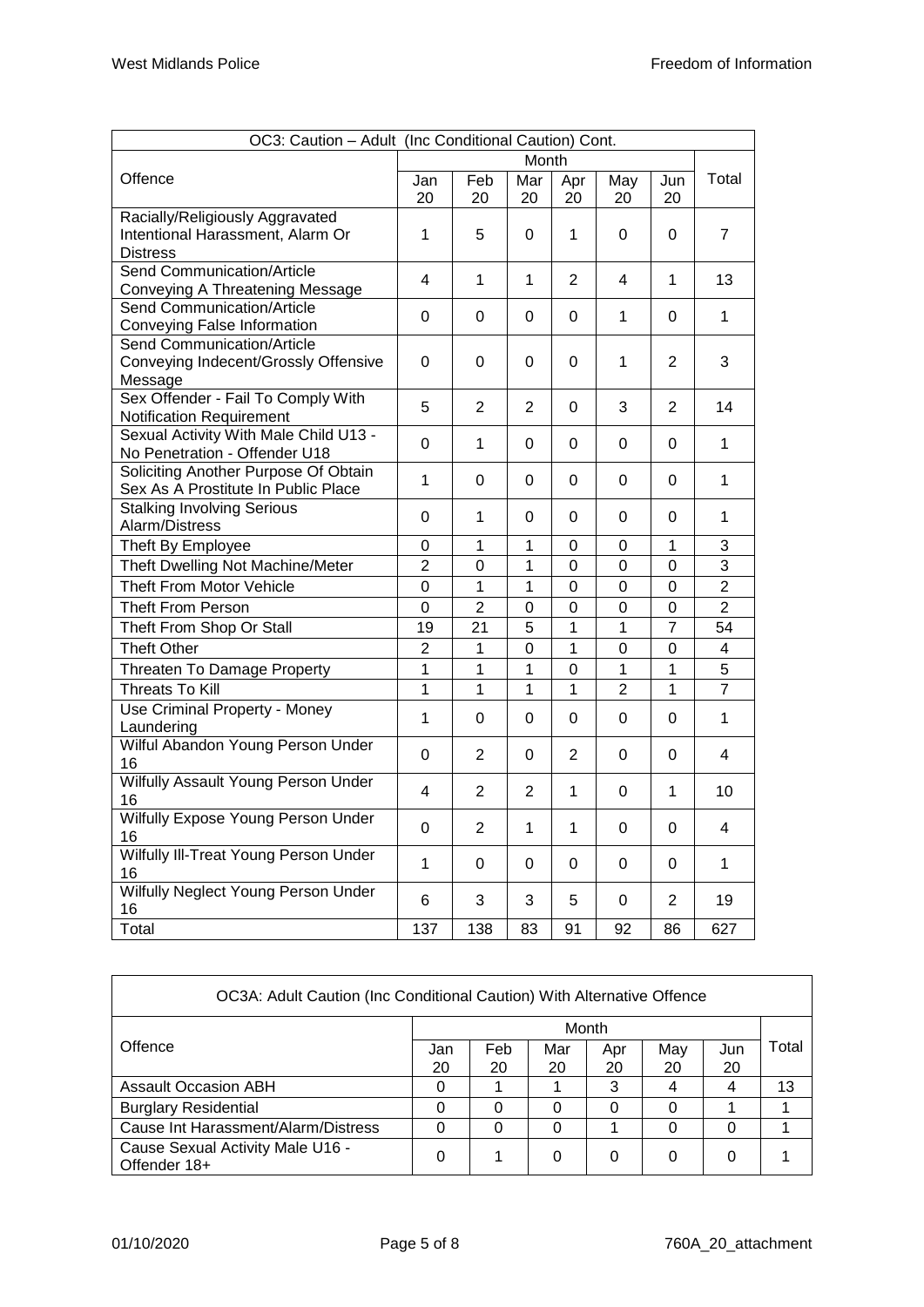| OC3A: Adult Caution (Inc Conditional Caution) With Alternative Offence Cont. |                |                |                |                |              |                |                |
|------------------------------------------------------------------------------|----------------|----------------|----------------|----------------|--------------|----------------|----------------|
|                                                                              |                |                |                | Month          |              |                |                |
| Offence                                                                      | Jan<br>20      | Feb<br>20      | Mar<br>20      | Apr<br>20      | May<br>20    | Jun<br>20      | Total          |
| Fail To Comply With Req To Notify Travel<br>Outside UK                       | 2              | $\Omega$       | $\Omega$       | $\Omega$       | $\Omega$     | $\Omega$       | 2              |
| Fear/Provocation Of Violence                                                 | 1              | $\Omega$       | 1              | 1              | $\Omega$     | 0              | 3              |
| Harassment                                                                   | $\Omega$       | $\Omega$       | 1              | $\Omega$       | $\Omega$     | 0              | 1              |
| Inflicting GBH Without Intent                                                | $\overline{2}$ | $\Omega$       | 0              | $\Omega$       | $\Omega$     | 0              | $\overline{2}$ |
| Malicious Wounding                                                           | 1              | $\mathbf 0$    | 0              | 1              | $\mathbf{2}$ | $\overline{2}$ | 6              |
| Police - S.47 Assault Occasioning Actual<br><b>Bodily Harm</b>               | $\overline{2}$ | $\Omega$       | $\Omega$       | $\Omega$       | $\Omega$     | 0              | $\overline{2}$ |
| Produce Controlled Drug-Class B-Cannabis                                     | 1              | $\overline{0}$ | $\overline{0}$ | 1              | $\Omega$     | 0              | $\overline{2}$ |
| Pursue Course Of Conduct In Breach Of<br>S1(1) Which Amounts To Stalking     | 0              | $\Omega$       | $\Omega$       | 1              | 1            | $\Omega$       | $\overline{2}$ |
| Robbery-Business Property                                                    | $\Omega$       | $\Omega$       | 0              | 1              | $\Omega$     | 0              | 1              |
| Robbery-Personal Property                                                    | $\overline{0}$ | $\Omega$       | 0              | $\overline{0}$ | $\Omega$     | 1              | 1              |
| Send Communication/Article Conveying A<br><b>Threatening Message</b>         | 1              | $\Omega$       | 0              | 1              | $\Omega$     | 0              | $\overline{2}$ |
| Send Communication/Article Conveying<br>Indecent/Grossly Offensive Message   | 0              | 0              | 1              | 0              | 0            | 1              | 2              |
| <b>Stalking Involving Serious Alarm/Distress</b>                             | $\Omega$       | $\Omega$       | $\Omega$       | 1              | $\Omega$     | $\Omega$       | 1              |
| Theft From Shop Or Stall                                                     | 0              | $\Omega$       | 1              | $\Omega$       | 0            | 0              | 1              |
| <b>Threats To Kill</b>                                                       | 1              | $\mathbf 0$    | 0              | 1              | 1            | 0              | 3              |
| Wilfully Assault Young Person Under 16                                       | 1              | $\Omega$       | 0              | $\Omega$       | $\Omega$     | 0              | 1              |
| Total                                                                        | 12             | $\overline{2}$ | 5              | 12             | 8            | 9              | 48             |

| OC6: Penalty Notice For Disorder (PND)    |           |           |           |           |           |           |       |  |  |  |  |
|-------------------------------------------|-----------|-----------|-----------|-----------|-----------|-----------|-------|--|--|--|--|
|                                           | Month     |           |           |           |           |           |       |  |  |  |  |
| Offence                                   | Jan<br>20 | Feb<br>20 | Mar<br>20 | Apr<br>20 | May<br>20 | Jun<br>20 | Гоtal |  |  |  |  |
| Possess Control Drug-Class B-<br>Cannabis | 5         | 6         | 3         | 12        | 15        | 6         | 47    |  |  |  |  |
| Theft From Shop Or Stall                  |           |           |           |           |           |           |       |  |  |  |  |
| Total                                     | 6         | 6         | 3         | 13        | 15        | 6         | 49    |  |  |  |  |

| OC7: Cannabis Warning                     |       |     |     |     |     |     |       |  |  |  |  |
|-------------------------------------------|-------|-----|-----|-----|-----|-----|-------|--|--|--|--|
|                                           | Month |     |     |     |     |     |       |  |  |  |  |
| Offence                                   | Jan   | Feb | Mar | Apr | May | Jun | ™otal |  |  |  |  |
|                                           | 20    | 20  | 20  | 20  | 20  | 20  |       |  |  |  |  |
| Possess Control Drug-Class B-<br>Cannabis | 78    | 49  | 66  | 70  | 78  | 56  | 397   |  |  |  |  |

| <b>OC8: Community Resolution</b>        |       |     |     |     |     |     |       |  |
|-----------------------------------------|-------|-----|-----|-----|-----|-----|-------|--|
|                                         | Month |     |     |     |     |     |       |  |
| Offence                                 | Jan   | Feb | Mar | Apr | May | Jun | Гоtal |  |
|                                         | 20    | 20  | 20  | 20  | 20  | 20  |       |  |
| Abduction Of Child By Other Person      |       |     |     |     |     |     |       |  |
| Agg Veh Take Drive - Not Cause<br>Death |       |     |     |     |     |     |       |  |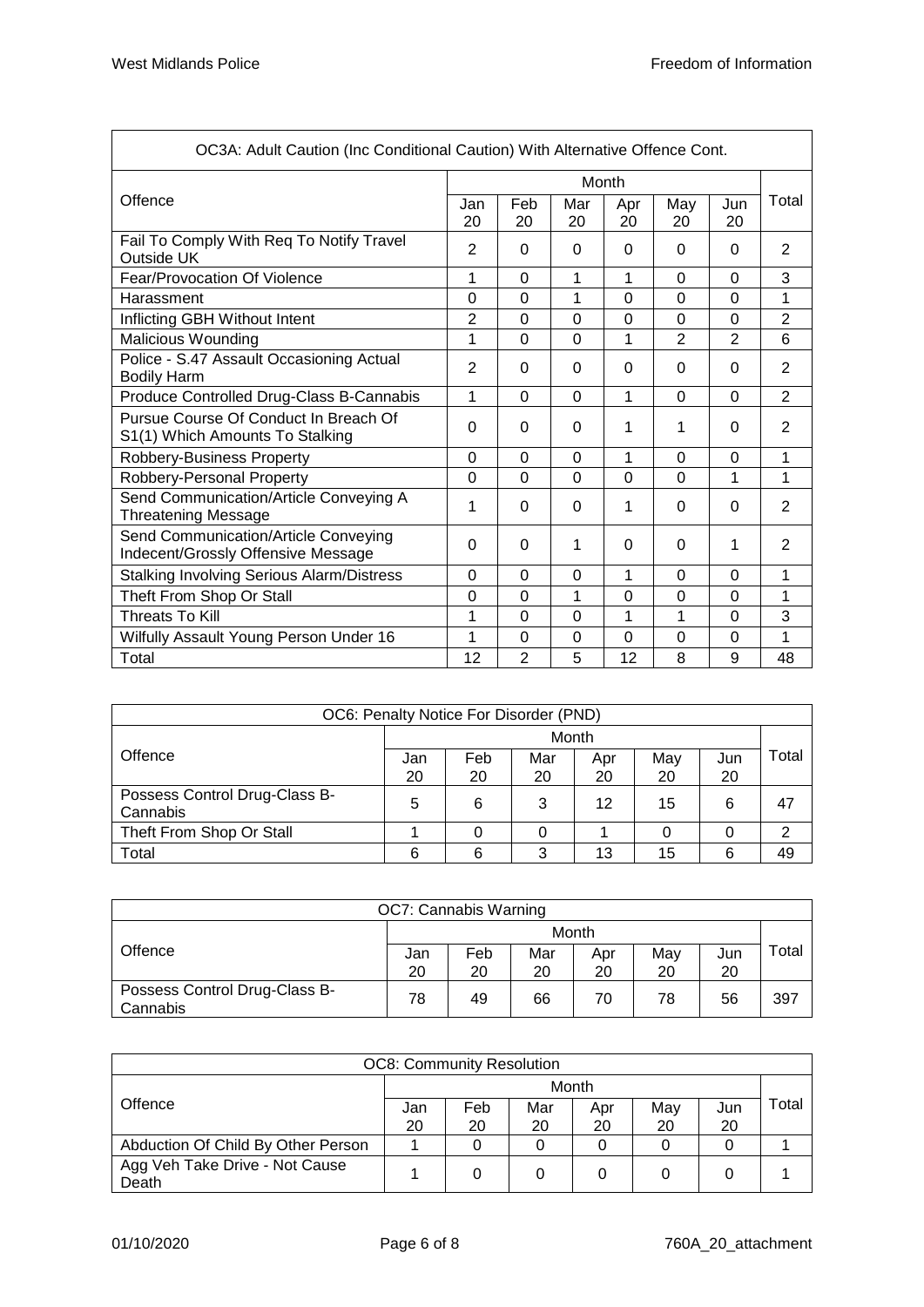| OC8: Community Resolution Cont.                                                       |                |             |                  |                |                |                |                |
|---------------------------------------------------------------------------------------|----------------|-------------|------------------|----------------|----------------|----------------|----------------|
| Offence                                                                               |                | Month       |                  |                |                |                |                |
|                                                                                       |                | Feb         | Mar              | Apr            | May            | Jun            | Total          |
|                                                                                       |                | 20          | 20               | 20             | 20             | 20             |                |
| Arson                                                                                 | 0              | $\Omega$    | 0                | 0              | 0              | $\mathbf{1}$   | 1              |
| <b>Assault Occasion ABH</b>                                                           | 21             | 17          | 8                | 8              | 12             | 8              | 74             |
| Assault W/Int To Rob-Personal Property                                                | 0              | $\mathbf 0$ | 1                | $\overline{0}$ | $\overline{0}$ | $\overline{0}$ | 1              |
| <b>Attempt Arson</b>                                                                  | 1              | 0           | 0                | 0              | $\mathbf 0$    | 0              | 1              |
| <b>Attempted Robbery-Personal Property</b>                                            | 1              | 0           | 1                | 0              | 0              | 0              | $\overline{2}$ |
| <b>Burglary Business And Community</b>                                                | $\overline{2}$ | 0           | 1                | 0              | 0              | 0              | 3              |
| <b>Burglary Residential</b>                                                           | $\overline{0}$ | 1           | $\overline{0}$   | 1              | $\overline{0}$ | 0              | $\overline{2}$ |
| Cause Female Child U13 To Engage In Sexual<br>Activity - Offender U18 - Penetration   | 1              | $\Omega$    | 0                | 0              | 0              | 0              | 1              |
| Cause Female Child U13 To Engage In Sexual<br>Activity-Offender U18- No Penetration   | 0              | 0           | 0                | 0              | 1              | 0              | 1              |
| Cause Female U16 To Engage In Sexual<br>Activity - No Penetration - Offender U18      | 0              | 0           | 0                | 0              | 1              | 0              | 1              |
| Cause GBH With Intent                                                                 | 1              | 0           | 0                | 0              | $\Omega$       | 0              | 1              |
| Cause Int Harassment/Alarm/Distress                                                   | 3              | 4           | 1                | 4              | 6              | 6              | 24             |
| Cause Male Child U16 Sex. Activity-No<br><b>Penetration-Offender U18</b>              | 0              | 1           | 0                | 0              | 0              | 0              | 1              |
| Commit Act Outrage Public Decency                                                     | 0              | 0           | 0                | 1              | 0              | 0              | 1              |
| <b>Common Assault</b>                                                                 | 11             | 18          | 15               | $\overline{7}$ | $\overline{7}$ | 13             | 71             |
| Common Assault Of A Constable - No Injury                                             | $\mathbf 1$    | $\mathbf 0$ | $\overline{0}$   | 0              | $\overline{0}$ | $\overline{0}$ | 1              |
| Control Of Trade In Endangered Species<br>(Enforcement) Regulations 1997              | 0              | $\Omega$    | 1                | 0              | 0              | 0              | 1              |
| Criminal Damage - Residence                                                           | 0              | $\mathbf 0$ | 0                | 4              | $\overline{4}$ | $\overline{2}$ | 10             |
| Criminal Damage To A Building - Business And<br>Community                             | $\Omega$       | $\Omega$    | 0                | 1              | 0              | 0              | 1              |
| <b>Criminal Damage To Dwelling</b>                                                    | 3              | 5           | 4                | 0              | $\Omega$       | 0              | 12             |
| Criminal Damage To Other Building                                                     | 5              | 1           | $\overline{2}$   | 0              | $\mathbf 0$    | $\Omega$       | 8              |
| Criminal Damage To Vehicle                                                            | 6              | 8           | 3                | 3              | 1              | 5              | 26             |
| Disclose Private Sexual Photographs And<br><b>Films With Intent To Cause Distress</b> | 1              | 1           | 0                | 0              | 0              | 0              | 2              |
| Distrib Recording Sounds Racial Hatred                                                | 0              | 0           | 0                | 0              | 0              | 1              | 1              |
| Distribute Indec Photo Of Child                                                       | 0              | $\Omega$    | $\Omega$         | $\Omega$       | 1              | $\Omega$       | 1              |
| Emergency Worker - S.47 Assault Occasioning<br><b>Actual Bodily Harm</b>              | $\Omega$       | $\Omega$    | 0                | 0              | 1              | 0              | 1              |
| Fear/Provocation Of Violence                                                          | 6              | 0           | 0                | 0              | 1              | 3              | 10             |
| Handle Stolen Goods (Receive)                                                         | 1              | 0           | 0                | 0              | 0              | 0              | 1              |
| Harassment                                                                            | 13             | 8           | 3                | 1              | 9              | 8              | 42             |
| Harassment/Alarm Or Distress                                                          | $\overline{2}$ | 0           | 1                | 0              | $\mathbf 0$    | 0              | 3              |
| Have Article Blade/Sharp Point Public Place                                           | $\overline{2}$ | 1           | $\boldsymbol{0}$ | 0              | $\mathbf 0$    | 0              | 3              |
| Have Offensive Weapon In Public                                                       | $\overline{2}$ | 0           | $\boldsymbol{0}$ | 0              | 0              | 0              | $\overline{2}$ |
| Inflicting GBH Without Intent                                                         | 1              | 0           | 0                | 0              | $\mathbf 0$    | 0              | 1              |
| Interfere With Vehicle                                                                | 0              | $\Omega$    | 0                | 0              | 0              | 1              | 1              |
| Make Off W/O Payment                                                                  | 0              | 0           | 0                | 0              | 1              | 0              | 1              |
| Malicious Wounding                                                                    | 3              | 3           | 0                | 1              | 1              | $\overline{2}$ | 10             |
| <b>Other Criminal Damage</b>                                                          | 4              | 6           | 3                | 1              | 1              | 3              | 18             |
| Owner/ Person In Charge Of Dog Dangerously<br>Out Of Control Causing Injury Person    | 9              | 10          | $\overline{7}$   | 11             | 11             | 8              | 56             |